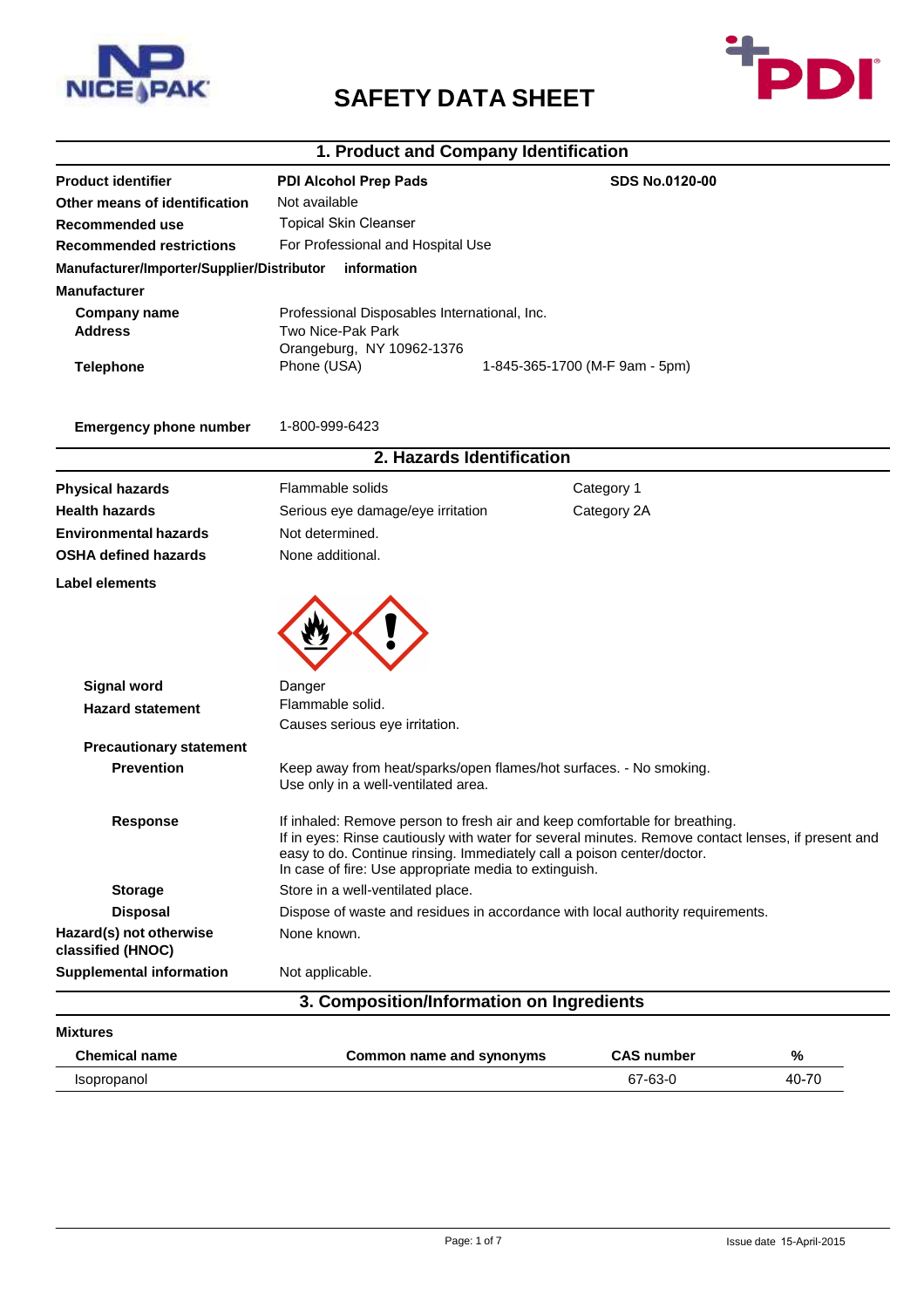|                                                                              | 4. First Aid Measures                                                                                                                                                                                                                                                                                                                   |
|------------------------------------------------------------------------------|-----------------------------------------------------------------------------------------------------------------------------------------------------------------------------------------------------------------------------------------------------------------------------------------------------------------------------------------|
| <b>Inhalation</b>                                                            | If breathing is difficult, remove to fresh air and keep at rest in a position comfortable for breathing.<br>Call a physician if symptoms develop or persist.                                                                                                                                                                            |
| <b>Skin contact</b>                                                          | In case of skin irritation, discontinue use of product. Wash off with soap and water. Get medical<br>attention if irritation develops and persists.                                                                                                                                                                                     |
| Eye contact                                                                  | Immediately flush eyes with plenty of water for at least 15 minutes. Remove contact lenses, if<br>present and easy to do. Continue rinsing. Get medical attention immediately.                                                                                                                                                          |
| Ingestion                                                                    | If swallowed, get medical help or contact a Poison Control Center immediately. Immediately rinse<br>mouth out with water. Do not induce vomiting. If vomiting occurs naturally, have victim lean forward<br>to reduce risk of aspiration. Never give anything by mouth if victim is unconscious, or is convulsing.                      |
| <b>Most important</b><br>symptoms/effects, acute and<br>delayed              | Symptoms may include stinging, tearing, redness, swelling, and blurred vision.                                                                                                                                                                                                                                                          |
| Indication of immediate<br>medical attention and special<br>treatment needed | Provide general supportive measures and treat symptomatically.                                                                                                                                                                                                                                                                          |
| <b>General information</b>                                                   | Ensure that medical personnel are aware of the material(s) involved, and take precautions to<br>protect themselves. Use with care in premature infants or infants under 2 months of age, These<br>products may cause irritation or chemical burns.                                                                                      |
|                                                                              | 5. Fire Fighting Measures                                                                                                                                                                                                                                                                                                               |
| Suitable extinguishing media                                                 | Alcohol resistant foam. Carbon dioxide (CO2). Dry chemical.                                                                                                                                                                                                                                                                             |
| Unsuitable extinguishing<br>media                                            | Not available.                                                                                                                                                                                                                                                                                                                          |
| Specific hazards arising from<br>the chemical                                | During fire, gases hazardous to health may be formed.                                                                                                                                                                                                                                                                                   |
| Special protective equipment<br>and precautions for firefighters             | Firefighters must use standard protective equipment including flame retardant coat, helmet with<br>face shield, gloves, rubber boots, and in enclosed spaces, SCBA. Structural firefighters protective<br>clothing will only provide limited protection.                                                                                |
| <b>Fire-fighting</b><br>equipment/instructions                               | In case of fire and/or explosion do not breathe fumes. In the event of fire, cool tanks with water<br>spray. Move containers from fire area if you can do so without risk.                                                                                                                                                              |
| <b>Specific methods</b>                                                      | Use standard firefighting procedures and consider the hazards of other involved materials. Move<br>containers from fire area if you can do so without risk. Cool containers exposed to flames with<br>water until well after the fire is out. In the event of fire and/or explosion do not breathe fumes.                               |
| <b>General fire hazards</b>                                                  | Flammable solid.                                                                                                                                                                                                                                                                                                                        |
|                                                                              | <b>6. Accidental Release Measures</b>                                                                                                                                                                                                                                                                                                   |
| Personal precautions,<br>protective equipment and<br>emergency procedures    | Wear appropriate protective equipment and clothing during clean-up. For personal protection, see<br>section 8 of the SDS.                                                                                                                                                                                                               |
| <b>Methods and materials for</b><br>containment and cleaning up              | Eliminate all ignition sources (no smoking, flares, sparks, or flames in immediate area). For waste<br>disposal, see Section 13 of the SDS.                                                                                                                                                                                             |
|                                                                              | Collect and dispose of spillage as indicated in section 13 of the SDS.<br>Avoid discharge into water courses.                                                                                                                                                                                                                           |
| <b>Environmental precautions</b>                                             |                                                                                                                                                                                                                                                                                                                                         |
|                                                                              | 7. Handling and Storage                                                                                                                                                                                                                                                                                                                 |
| Precautions for safe handling                                                | Flammable, keep away from fire or flame.<br>Do not use with electrocautery procedures.<br>Use according to package label<br>instructions. Discard after single use.<br>Not to be used as pre-injection alcohol prep.                                                                                                                    |
|                                                                              | Wear appropriate personal protective equipment.<br>Do not get this material in contact with eyes.<br>Avoid prolonged exposure. Provide adequate ventilation.<br>Do not handle, store or open near an open flame, sources of heat or sources of ignition.<br>Observe good industrial hygiene practices.<br>Use care in handling/storage. |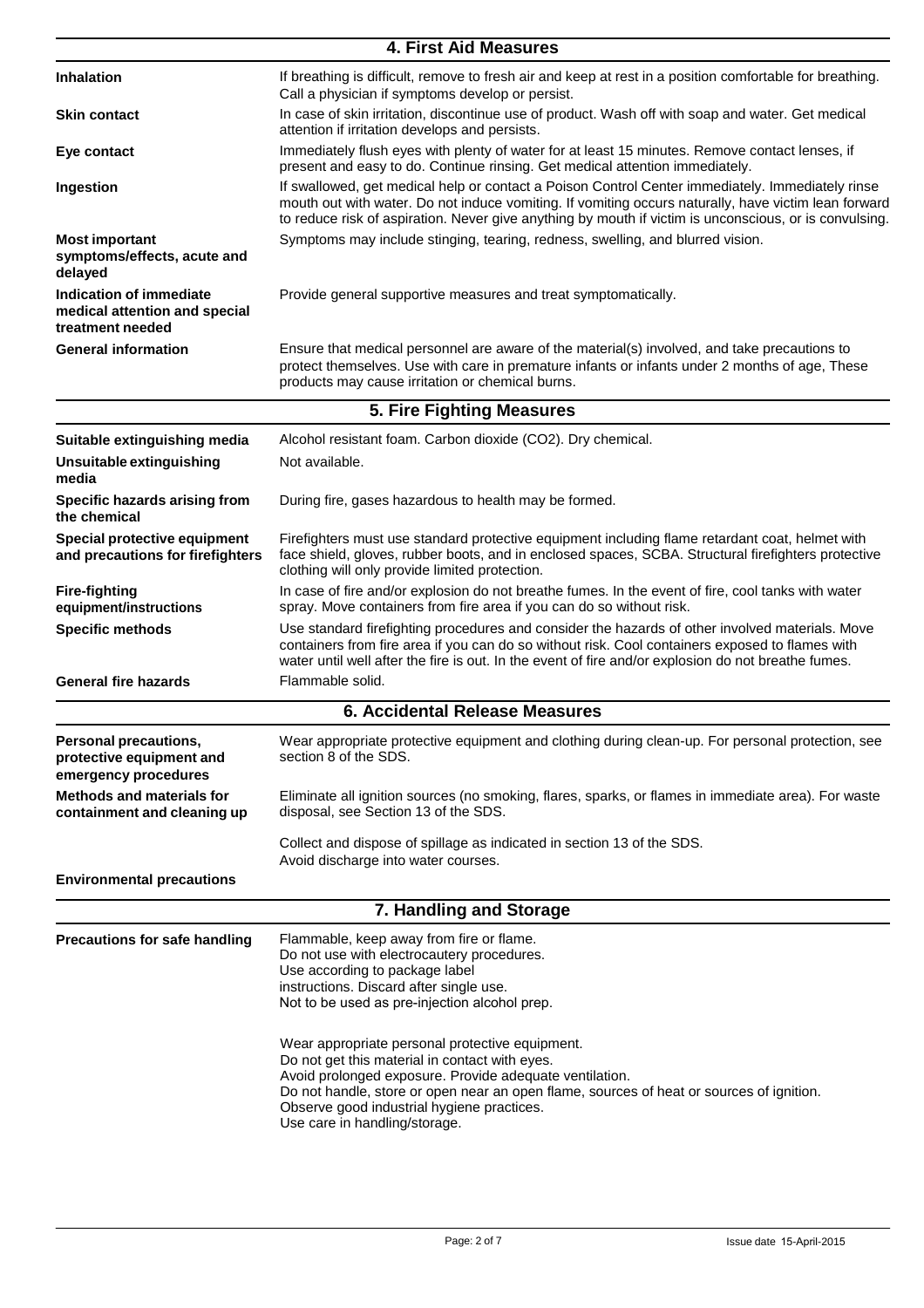Keep away from heat, sparks and open flame. Store in a cool, dry place out of direct sunlight. Store in a well-ventilated place. Store in original tightly closed container. Store away from incompatible materials (see Section 10 of the SDS). Keep out of reach of children.

#### **8. Exposure Controls/Personal Protection**

| <b>Occupational exposure limits</b>                                                    |                                                                   |                                     |                 |                                                                                                                                                                                                  |
|----------------------------------------------------------------------------------------|-------------------------------------------------------------------|-------------------------------------|-----------------|--------------------------------------------------------------------------------------------------------------------------------------------------------------------------------------------------|
| US. OSHA Table Z-1 Limits for Air Contaminants (29 CFR 1910.1000)<br><b>Components</b> | <b>Type</b>                                                       |                                     |                 | Value                                                                                                                                                                                            |
| Isopropanol (CAS 67-63-0)                                                              | <b>PEL</b>                                                        |                                     |                 | 980 mg/m3                                                                                                                                                                                        |
|                                                                                        |                                                                   |                                     |                 | 400 ppm                                                                                                                                                                                          |
| <b>US. ACGIH Threshold Limit Values</b>                                                |                                                                   |                                     |                 |                                                                                                                                                                                                  |
| <b>Components</b>                                                                      | <b>Type</b>                                                       |                                     |                 | Value                                                                                                                                                                                            |
| Isopropanol (CAS 67-63-0)                                                              | <b>STEL</b>                                                       |                                     |                 | 400 ppm                                                                                                                                                                                          |
|                                                                                        | TWA                                                               |                                     |                 | 200 ppm                                                                                                                                                                                          |
| US. NIOSH: Pocket Guide to Chemical Hazards                                            |                                                                   |                                     |                 |                                                                                                                                                                                                  |
| <b>Components</b>                                                                      | Type                                                              |                                     |                 | Value                                                                                                                                                                                            |
| Isopropanol (CAS 67-63-0)                                                              | <b>STEL</b>                                                       |                                     |                 | 1225 mg/m3                                                                                                                                                                                       |
|                                                                                        |                                                                   |                                     |                 | 500 ppm                                                                                                                                                                                          |
|                                                                                        | <b>TWA</b>                                                        |                                     |                 | 980 mg/m3                                                                                                                                                                                        |
|                                                                                        |                                                                   |                                     |                 | 400 ppm                                                                                                                                                                                          |
| <b>Biological limit values</b>                                                         |                                                                   |                                     |                 |                                                                                                                                                                                                  |
| <b>ACGIH Biological Exposure Indices</b>                                               |                                                                   |                                     |                 |                                                                                                                                                                                                  |
| <b>Components</b>                                                                      | Value                                                             | <b>Determinant</b>                  | <b>Specimen</b> | <b>Sampling Time</b>                                                                                                                                                                             |
| Isopropanol (CAS 67-63-0) 40 mg/l                                                      |                                                                   | Acetone                             | Urine           |                                                                                                                                                                                                  |
| * - For sampling details, please see the source document.                              |                                                                   |                                     |                 |                                                                                                                                                                                                  |
| <b>Exposure guidelines</b>                                                             | See above                                                         |                                     |                 |                                                                                                                                                                                                  |
| Appropriate engineering<br>controls                                                    | Ensure adequate ventilation. Provide eyewash station.             |                                     |                 |                                                                                                                                                                                                  |
| Individual protection measures, such as personal protective equipment                  |                                                                   |                                     |                 |                                                                                                                                                                                                  |
| <b>Eye/face protection</b>                                                             | Wear gear as deemed necessary. Follow label directions.           |                                     |                 |                                                                                                                                                                                                  |
| <b>Skin protection</b>                                                                 |                                                                   |                                     |                 |                                                                                                                                                                                                  |
| <b>Hand protection</b>                                                                 | Wear as deemed necessary, follow label directions.                |                                     |                 |                                                                                                                                                                                                  |
| <b>Other</b>                                                                           | Follow label directions carefully.                                |                                     |                 |                                                                                                                                                                                                  |
| <b>Respiratory protection</b>                                                          | Wear positive pressure self-contained breathing apparatus (SCBA). |                                     |                 |                                                                                                                                                                                                  |
| <b>Thermal hazards</b>                                                                 | Not available.                                                    |                                     |                 |                                                                                                                                                                                                  |
| <b>General hygiene</b><br>considerations                                               | drink.                                                            |                                     |                 | Handle in accordance with good industrial hygiene and safety practice. Wash hands before breaks<br>and immediately after handling the product. When using do not smoke. When using do not eat or |
|                                                                                        |                                                                   | 9. Physical and Chemical Properties |                 |                                                                                                                                                                                                  |
| Appearance                                                                             | Liquid Saturated on wipe                                          |                                     |                 |                                                                                                                                                                                                  |
| <b>Physical state</b>                                                                  | Solid.                                                            |                                     |                 |                                                                                                                                                                                                  |
| Form                                                                                   | Pre-moistened towelette                                           |                                     |                 |                                                                                                                                                                                                  |
| <b>Color</b>                                                                           | Translucent.                                                      |                                     |                 |                                                                                                                                                                                                  |
| Odor                                                                                   | Alcohol.                                                          |                                     |                 |                                                                                                                                                                                                  |

**Odor threshold** Not available.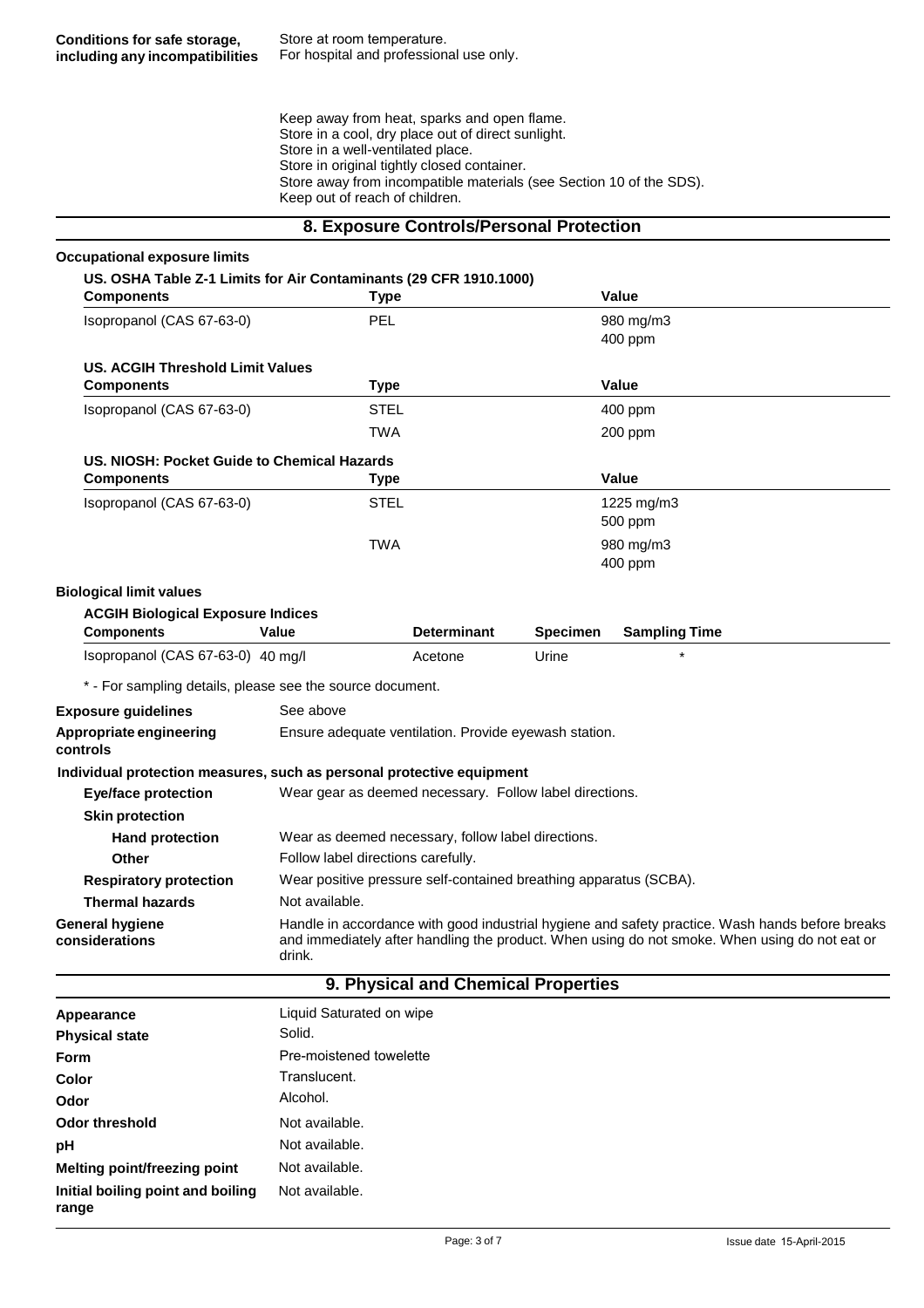| Pour point                                        | Not available.                    |
|---------------------------------------------------|-----------------------------------|
| <b>Specific gravity</b>                           | 0.877 (liquid)                    |
| <b>Partition coefficient</b><br>(n-octanol/water) | Not available.                    |
| <b>Flash point</b>                                | 78.0 °F (25.55 °C) Tag Closed Cup |
| <b>Evaporation rate</b>                           | Not available.                    |
| Flammability (solid, gas)                         | Flammable solid.                  |
| Upper/lower flammability or explosive limits      |                                   |
| <b>Flammability limit - lower</b><br>$(\%)$       | Not available.                    |
| <b>Flammability limit - upper</b><br>$(\%)$       | Not available.                    |
| Explosive limit - lower (%)                       | Not available.                    |
| Explosive limit - upper (%)                       | Not available.                    |
| Vapor pressure                                    | Not available.                    |
| Vapor density                                     | Not available.                    |
| <b>Relative density</b>                           | Not available.                    |
| Solubility(ies)                                   | Not available.                    |
| <b>Auto-ignition temperature</b>                  | Not available.                    |
| <b>Decomposition temperature</b>                  | Not available.                    |
| <b>Viscosity</b>                                  | Not available.                    |

## **10. Stability and Reactivity**

| <b>Reactivity</b>                          | This product may react with strong oxidizing agents.                                                       |
|--------------------------------------------|------------------------------------------------------------------------------------------------------------|
| Possibility of hazardous<br>reactions      | Hazardous polymerization does not occur.                                                                   |
| <b>Chemical stability</b>                  | Material is stable under normal conditions.                                                                |
| <b>Conditions to avoid</b>                 | Heat, flames and sparks. Avoid temperatures exceeding the flash point.<br>Do not mix with other chemicals. |
| Incompatible materials                     | Strong oxidizing agents.                                                                                   |
| <b>Hazardous decomposition</b><br>products | May include and are not limited to: Oxides of carbon.                                                      |

# **11. Toxicological Information**

### **Information on likely routes of exposure**

| Ingestion                                                                          | Not applicable under normal conditions of use.                                                                                                                         |  |  |
|------------------------------------------------------------------------------------|------------------------------------------------------------------------------------------------------------------------------------------------------------------------|--|--|
| <b>Inhalation</b>                                                                  | Vapors have a narcotic effect and may cause headache, fatigue, dizziness and nausea.<br>Health injuries are not known or expected under normal use.                    |  |  |
| <b>Skin contact</b>                                                                | Not expected to be a primary skin irritant.                                                                                                                            |  |  |
| Eye contact                                                                        | Causes serious eve irritation.                                                                                                                                         |  |  |
| Symptoms related to the<br>physical, chemical and<br>toxicological characteristics | Symptoms of overexposure may be headache, dizziness, tiredness, nausea and vomiting.<br>Symptoms may include stinging, tearing, redness, swelling, and blurred vision. |  |  |

### **Information on toxicological effects**

Acute toxicity **National Manual Property** Narcotic effects.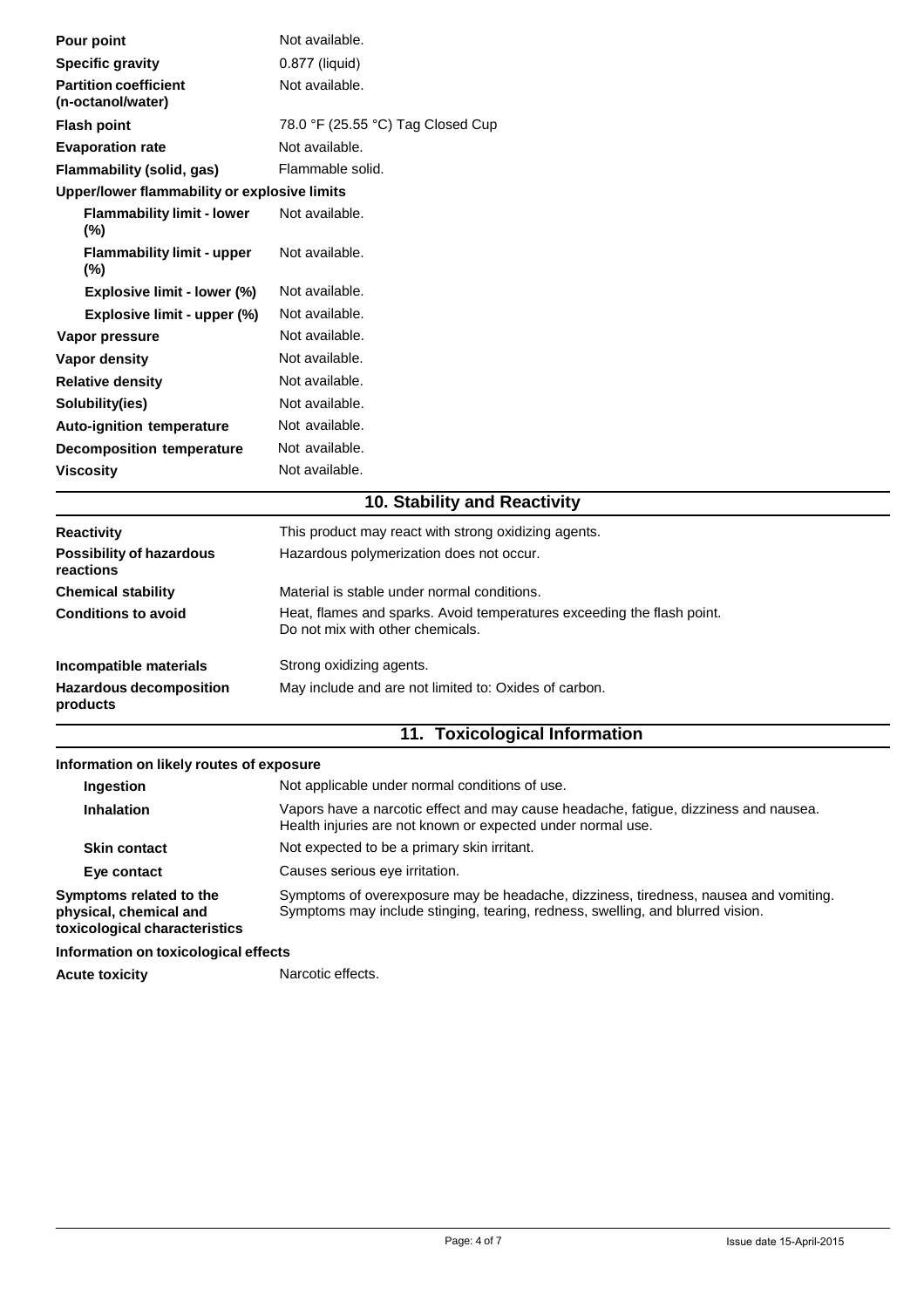| <b>Components</b>                                                  | <b>Species</b>                                                                  |                                                                      | <b>Test Results</b>   |
|--------------------------------------------------------------------|---------------------------------------------------------------------------------|----------------------------------------------------------------------|-----------------------|
| Isopropanol (CAS 67-63-0)                                          |                                                                                 |                                                                      |                       |
| Acute<br>Dermal                                                    |                                                                                 |                                                                      |                       |
| LD50                                                               | Rabbit                                                                          |                                                                      | 12800 mg/kg           |
| <i><b>Inhalation</b></i>                                           |                                                                                 |                                                                      |                       |
| LC50                                                               | Rat                                                                             |                                                                      | 16970 mg/l/4h         |
| Oral<br>LD50                                                       | Dog                                                                             |                                                                      | 4797 mg/kg            |
|                                                                    | Mouse                                                                           |                                                                      | 3600 mg/kg            |
|                                                                    | Rabbit                                                                          |                                                                      | 5030 mg/kg            |
|                                                                    | Rat                                                                             |                                                                      | 4396 mg/kg            |
| <b>Skin corrosion/irritation</b>                                   |                                                                                 | Prolonged skin contact may cause temporary irritation.               |                       |
| <b>Exposure minutes</b>                                            | Not available.                                                                  |                                                                      |                       |
| Erythema value                                                     | Not available.                                                                  |                                                                      |                       |
| Oedema value                                                       | Not available.                                                                  |                                                                      |                       |
| Serious eye damage/eye<br>irritation                               | Causes serious eye irritation.                                                  |                                                                      |                       |
| <b>Corneal opacity value</b>                                       | Not available.                                                                  |                                                                      |                       |
| <b>Iris lesion value</b>                                           | Not available.                                                                  |                                                                      |                       |
| <b>Conjunctival reddening</b><br>value                             | Not available.                                                                  |                                                                      |                       |
| Conjunctival oedema value                                          | Not available.                                                                  |                                                                      |                       |
| <b>Recover days</b>                                                | Not available.                                                                  |                                                                      |                       |
| Respiratory or skin sensitization                                  |                                                                                 |                                                                      |                       |
| <b>Respiratory sensitization</b>                                   | Not available.                                                                  |                                                                      |                       |
| <b>Skin sensitization</b>                                          |                                                                                 | This product is not expected to cause skin sensitization.            |                       |
| Germ cell mutagenicity                                             | The finished product is not expected to have chronic health effects.            |                                                                      |                       |
| Carcinogenicity                                                    | This product is not considered to be a carcinogen by IARC, ACGIH, NTP, or OSHA. |                                                                      |                       |
| US. OSHA Specifically Regulated Substances (29 CFR 1910.1001-1050) |                                                                                 |                                                                      |                       |
| Not listed.                                                        |                                                                                 |                                                                      |                       |
| <b>Reproductive toxicity</b>                                       |                                                                                 | The finished product is not expected to have chronic health effects. |                       |
| Specific target organ toxicity -<br>single exposure                | Narcotic effects.                                                               |                                                                      |                       |
| Specific target organ toxicity -<br>repeated exposure              | Not classified.                                                                 |                                                                      |                       |
| <b>Aspiration hazard</b>                                           | Not classified.                                                                 |                                                                      |                       |
| <b>Chronic effects</b>                                             | Prolonged inhalation may be harmful.                                            |                                                                      |                       |
| <b>Further information</b>                                         | Not available.                                                                  |                                                                      |                       |
|                                                                    |                                                                                 | 12. Ecological Information                                           |                       |
| <b>Ecotoxicity</b>                                                 | See below                                                                       |                                                                      |                       |
| <b>Components</b>                                                  |                                                                                 | <b>Species</b>                                                       | <b>Test Results</b>   |
| Isopropanol (CAS 67-63-0)                                          |                                                                                 |                                                                      |                       |
| Algae                                                              | <b>IC50</b>                                                                     | Algae                                                                | 1000 mg/L, 72 Hours   |
| Crustacea                                                          | <b>EC50</b>                                                                     | Daphnia                                                              | 13299 mg/L, 48 Hours  |
| <b>Aquatic</b>                                                     |                                                                                 |                                                                      |                       |
| Fish                                                               | LC50                                                                            | Bluegill (Lepomis macrochirus)                                       | > 1400 mg/l, 96 hours |
| <b>Persistence and degradability</b>                               |                                                                                 | No data is available on the degradability of this product.           |                       |
| <b>Bioaccumulative potential</b>                                   | No data available.                                                              |                                                                      |                       |
| Partition coefficient n-octanol / water (log Kow)<br>Isopropanol   |                                                                                 | 0.05                                                                 |                       |
| <b>Mobility in soil</b>                                            | No data available.                                                              |                                                                      |                       |
| <b>Mobility in general</b>                                         | Not available.                                                                  |                                                                      |                       |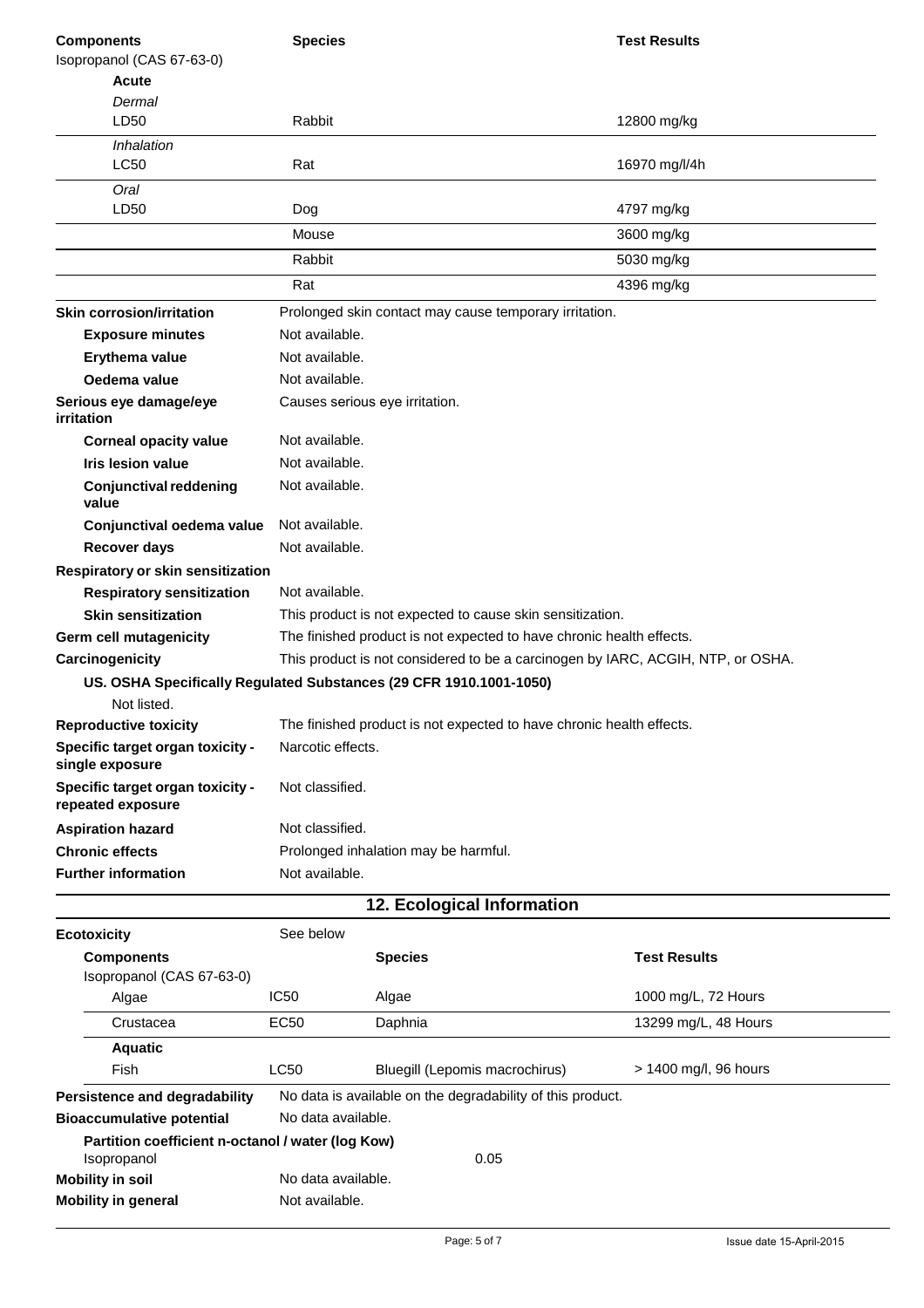**Other adverse effects** No other adverse environmental effects (e.g. ozone depletion, photochemical ozone creation potential, endocrine disruption, global warming potential) are expected from this component. **13. Disposal Considerations Disposal instructions** Follow container label directions carefully. Dispose of contents/container in accordance with local/regional/national/international regulations. **Local disposal regulations** Dispose in accordance with all applicable regulations. **Hazardous waste code** Dispose in accordance with all applicable regulations. **Waste from residues / unused products** Dispose of in accordance with local regulations. Empty containers or liners may retain some product residues. This material and its container must be disposed of in a safe manner (see: Disposal instructions). **Contaminated packaging** Empty containers should be taken to an approved waste handling site for recycling or disposal. Since emptied containers may retain product residue, follow label warnings even after container is

#### **14. Transport Information**

#### **U.S. Department of Transportation (DOT)**

emptied.

Not regulated as dangerous goods. Special Provision 47

#### **15. Regulatory Information**

#### **US federal regulations**

| TSCA Section 12(b) Export Notification (40 CFR 707, Subpt. D)                                      |                                                                                                                      |                   |                                                                                                                                                                                                   |  |
|----------------------------------------------------------------------------------------------------|----------------------------------------------------------------------------------------------------------------------|-------------------|---------------------------------------------------------------------------------------------------------------------------------------------------------------------------------------------------|--|
| Not regulated.<br><b>CERCLA Hazardous Substance List (40 CFR 302.4)</b>                            |                                                                                                                      |                   |                                                                                                                                                                                                   |  |
| Isopropanol (CAS 67-63-0)<br>US. OSHA Specifically Regulated Substances (29 CFR 1910.1001-1050)    |                                                                                                                      | Listed.           |                                                                                                                                                                                                   |  |
| Not listed.                                                                                        |                                                                                                                      |                   |                                                                                                                                                                                                   |  |
| Superfund Amendments and Reauthorization Act of 1986 (SARA)                                        |                                                                                                                      |                   |                                                                                                                                                                                                   |  |
| <b>Hazard categories</b>                                                                           | Immediate Hazard - Yes<br>Delayed Hazard - No<br>Fire Hazard - Yes<br>Pressure Hazard - No<br>Reactivity Hazard - No |                   |                                                                                                                                                                                                   |  |
| <b>SARA 302 Extremely</b><br>hazardous substance                                                   | No                                                                                                                   |                   |                                                                                                                                                                                                   |  |
| SARA 311/312 Hazardous<br>chemical                                                                 | No.                                                                                                                  |                   |                                                                                                                                                                                                   |  |
| SARA 313 (TRI reporting)<br><b>Chemical name</b>                                                   |                                                                                                                      | <b>CAS number</b> | % by wt.                                                                                                                                                                                          |  |
| Isopropanol                                                                                        |                                                                                                                      | 67-63-0           | $40 - 70$                                                                                                                                                                                         |  |
| <b>Other federal regulations</b>                                                                   |                                                                                                                      |                   |                                                                                                                                                                                                   |  |
| Clean Air Act (CAA) Section 112 Hazardous Air Pollutants (HAPs) List                               |                                                                                                                      |                   |                                                                                                                                                                                                   |  |
| Not regulated.<br>Clean Air Act (CAA) Section 112(r) Accidental Release Prevention (40 CFR 68.130) |                                                                                                                      |                   |                                                                                                                                                                                                   |  |
| Not regulated.                                                                                     |                                                                                                                      |                   |                                                                                                                                                                                                   |  |
| <b>Safe Drinking Water Act</b><br>(SDWA)                                                           | Not regulated.                                                                                                       |                   |                                                                                                                                                                                                   |  |
| <b>Food and Drug</b><br><b>Administration (FDA)</b>                                                | Regulated as a drug.                                                                                                 |                   |                                                                                                                                                                                                   |  |
| US state regulations                                                                               |                                                                                                                      |                   | California Safe Drinking Water and Toxic Enforcement Act of 1986 (Proposition 65): This material<br>is not known to contain any chemicals currently listed as carcinogens or reproductive toxins. |  |
|                                                                                                    | US - California Hazardous Substances (Director's): Listed substance                                                  |                   |                                                                                                                                                                                                   |  |
| Isopropanol (CAS 67-63-0)                                                                          | US - California Proposition 65 - Carcinogens & Reproductive Toxicity (CRT): Listed substance                         | Listed.           |                                                                                                                                                                                                   |  |
| Not listed.                                                                                        |                                                                                                                      |                   |                                                                                                                                                                                                   |  |